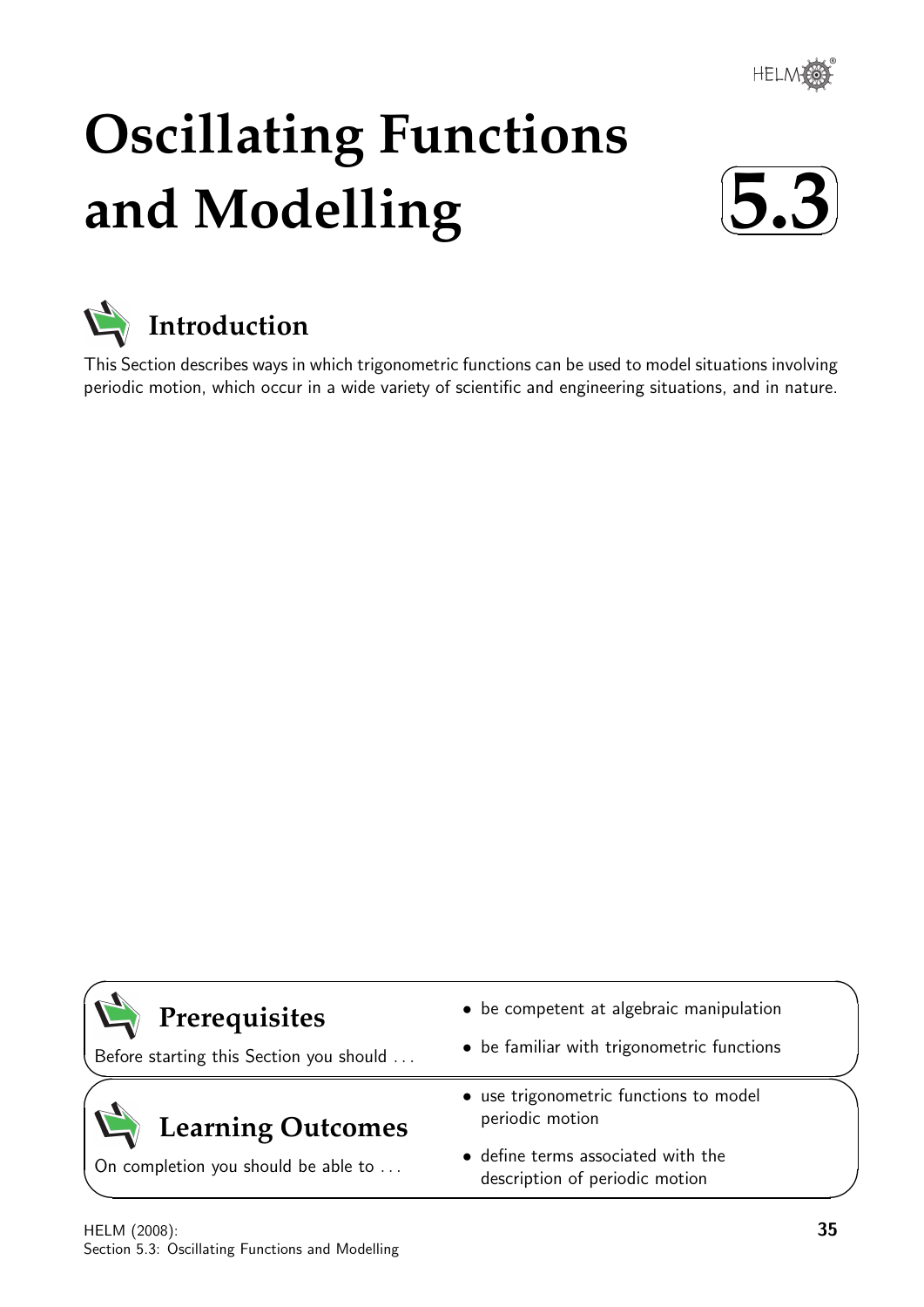## **1. Oscillating functions: amplitude, period and frequency**

Particular types of periodic functions (HELM 2.2) that are especially important in engineering are the sine and cosine functions. These are possible choices when modelling behaviour that involves oscillation or motion in a circle. The usefulness of these functions is rather limited if we confine our attention only to  $sin(x)$  and  $cos(x)$ . Use of functions such as  $3sin(2x)$ ,  $5cos(3x)$  and so on, and other functions made up of sums of functions of this type, enables the modelling of a great variety of situations where the quantity being modelled is known to change in a periodic way. Here we will examine the behaviour of sine and cosine functions and consider a modelling context where choice of a sine function is appropriate. Figure 6 shows how the terms amplitude, period and frequency are defined with respect to a general sinusoid (the name for any general sine or cosine function).



**Figure 6**: Defining amplitude and period for a sinusoid

The amplitude represents the difference between the maximum (or minimum) value of a sinusoidal function and its mean value (which is zero in Figure 6). The frequency represents the number of complete cycles of the function in each unit change in x. The period is such that  $f(x+T) = f(x)$ for all x, e.g. for  $\sin x$ ,  $T = 2\pi$ .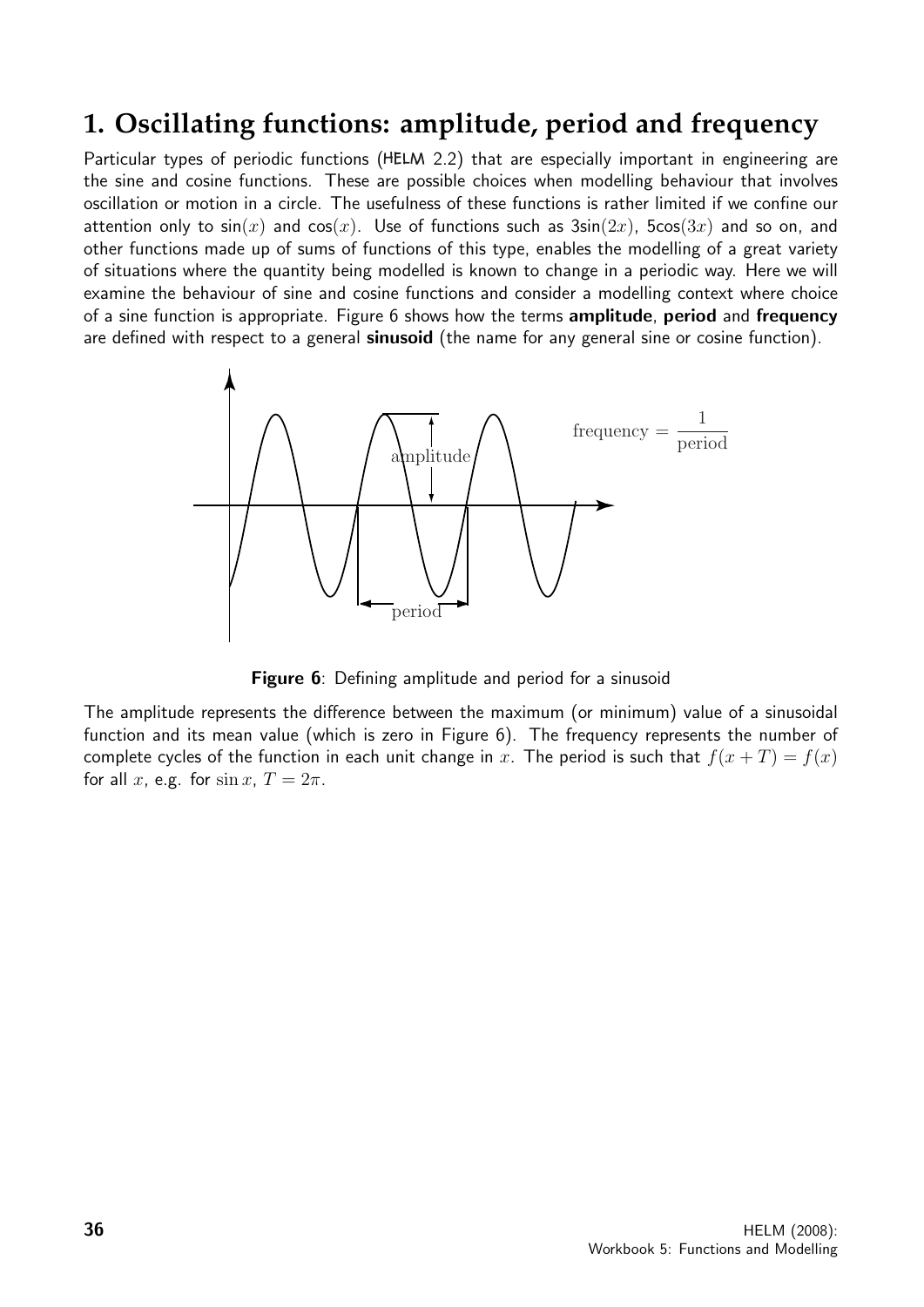

(a) 
$$
y = \sin x
$$
 (b)  $y = 2 \sin x$  (c)  $y = \cos x$  (d)  $y = \cos \frac{x}{2}$ 

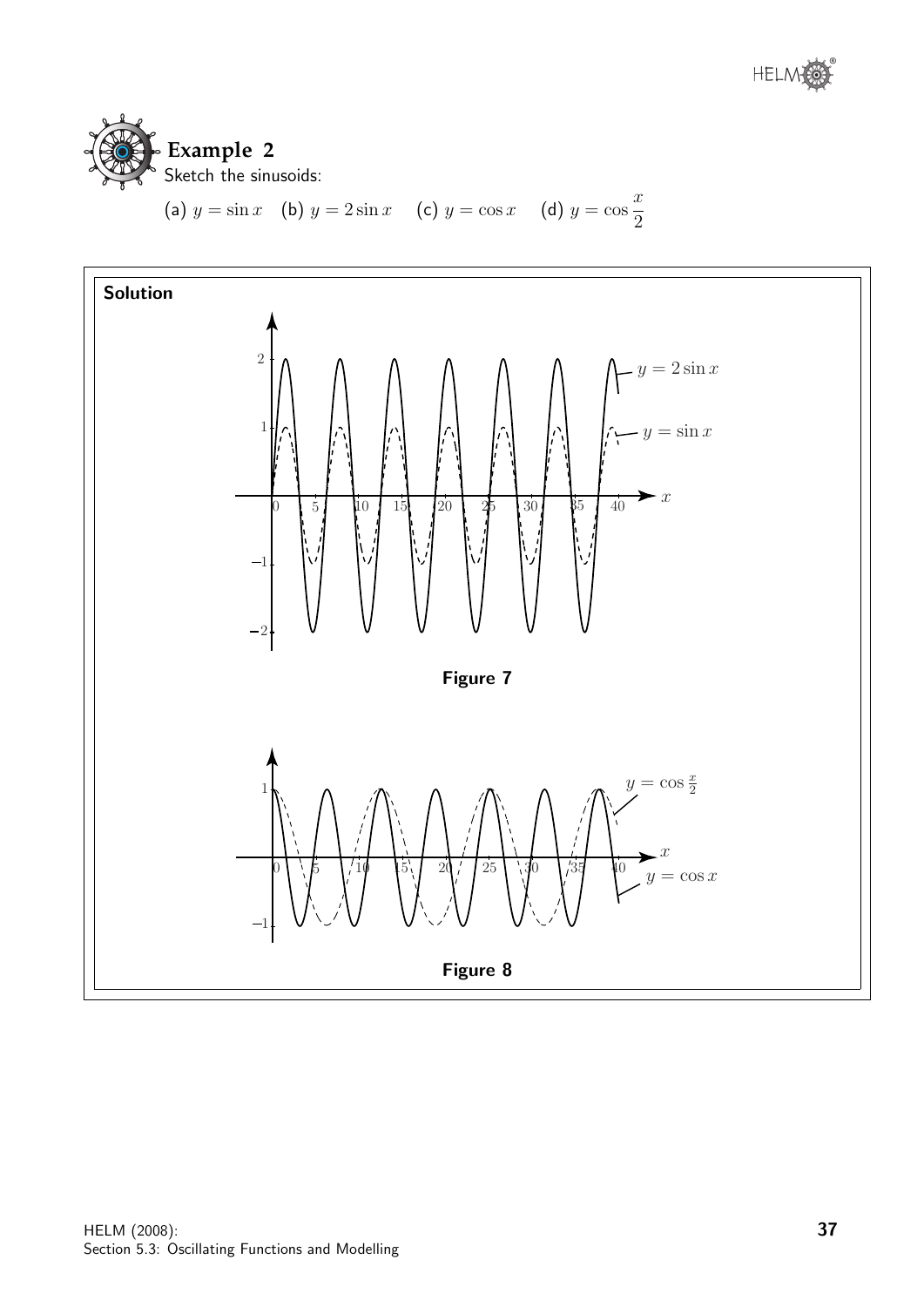

Your solution

Using the graphs in Figures 7 and 8 on page 37, state the amplitude, frequency and period of

(a)  $\sin x$  (b)  $2\sin x$  (c)  $\cos x$  (d)  $\cos x$  $\overline{x}$ 2

Give frequency and period in terms of  $\pi$ .

- (a) amplitude = 1, frequency =  $1/2\pi$ , period =  $2\pi$ .
- (b) amplitude = 1, frequency =  $1/2\pi$ , period =  $2\pi$ .
- (c) amplitude = 2, frequency =  $1/2\pi$ , period =  $2\pi$ .
- (d) amplitude = 1, frequency =  $1/4\pi$ , period =  $4\pi$ .

See Figure 7 for the sine functions and Figure 8 for the cosine functions.

Note that (b) has twice the amplitude of (a) and (d) has half the frequency and twice the period of  $(c)$ .

Note that the cosine functions  $\cos nx$  have the same shape as the sine functions  $\sin nx$  but, at  $x = 0$ , the cosine functions have a peak or maximum, whereas the sine functions have the value zero, which is the mean value for both of these functions. Indeed the graph of  $y = \cos x$  is exactly like that for  $y = \sin x$  with all the x values displaced by  $\pi/2$ .

More general forms of sine and cosine function are given by  $y = a \sin(bx)$ , and  $y = a \cos(bx)$  where  $a$  and  $b$  are arbitary constants. These are functions with frequency  $\frac{b}{\Omega}$  $2\pi$ , period  $\frac{2\pi}{l}$ b and amplitude  $a$ . The peak values of the sine functions occur at  $x$  values equal to  $\frac{\pi}{2}$ 2 ,  $5\pi$ 2 ,  $9\pi$ 2 etc. The minimum values occur at x values equal to  $\frac{3\pi}{2}$ 2 ,  $7\pi$ 2 ,  $11\pi$ 2 etc.

When the period is measured in seconds, frequency is measured in cycles per second or Hz which has units of  $1$ /time.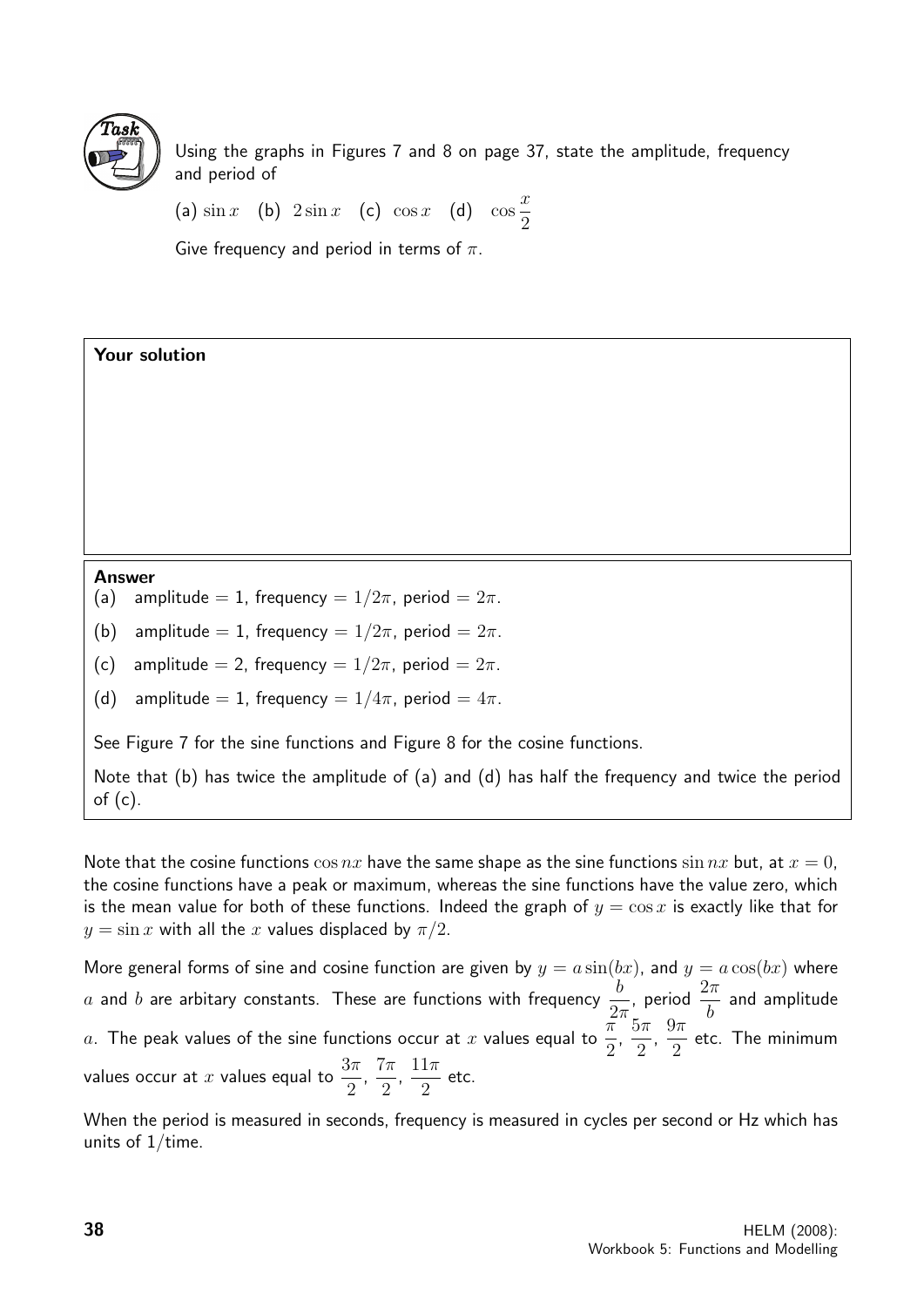

#### **Exercises**

- 1. Figure 7 on page 37 shows on the same axes the graphs of  $y = \sin x$  and  $y = 2\sin x$ .
	- (a) State in words how the graph of  $y = 2 \sin x$  relates to the graph of  $y = \sin x$
	- (b) Sketch the graphs of (i)  $y=$ 1 2  $\sin x$ , (ii)  $y =$ 1 2  $\sin x +$ 1 2
- 2. Figure 8 on page 37 shows on the same axes the graph  $y=\cos x$  and  $y=\cos x$  $\boldsymbol{x}$ 2
	- (a) State in words how the graph of  $y = \cos x$  relates to the graph of  $y = \cos x$  $\overline{x}$ 2

(b) Sketch graphs of (i)  $y = \cos 2x$ , (ii)  $y = 2 \cos x$ 

#### Answers

- 1.  $y = \sin 2x$  has the same form as  $y = \sin x$  but all the y values are doubled. The graph is 'stretched' vertically.
- 2.  $y = \cos$  $\overline{x}$ 2 has the same form as  $y = \cos x$  but all the  $y$  values are halved. The graph is 'shrunk' vertically.

## **2. Oscillating functions: modelling tides**

We consider how the function

$$
h = 3.2\sin(2.7t + 8.5)
$$

might be used to model the rise and fall of the tide in a harbour. Figure 9 shows a graph of this function for  $(0 \ge t \ge 5)$ .



Figure 9

We consider some aspects of this graph and model. It seems reasonable to suppose that the tide creates an oscillation of the water level in the harbour of  $h$ m about some mean value represented on the graph by  $h = 0$ . There seems to be a low tide near  $t = 1$  and another low tide just after  $t = 3$ . Since we expect intervals of 12 to 14 hours between low tides around the U.K., this suggests that time in this graph is specified in 6-hour intervals.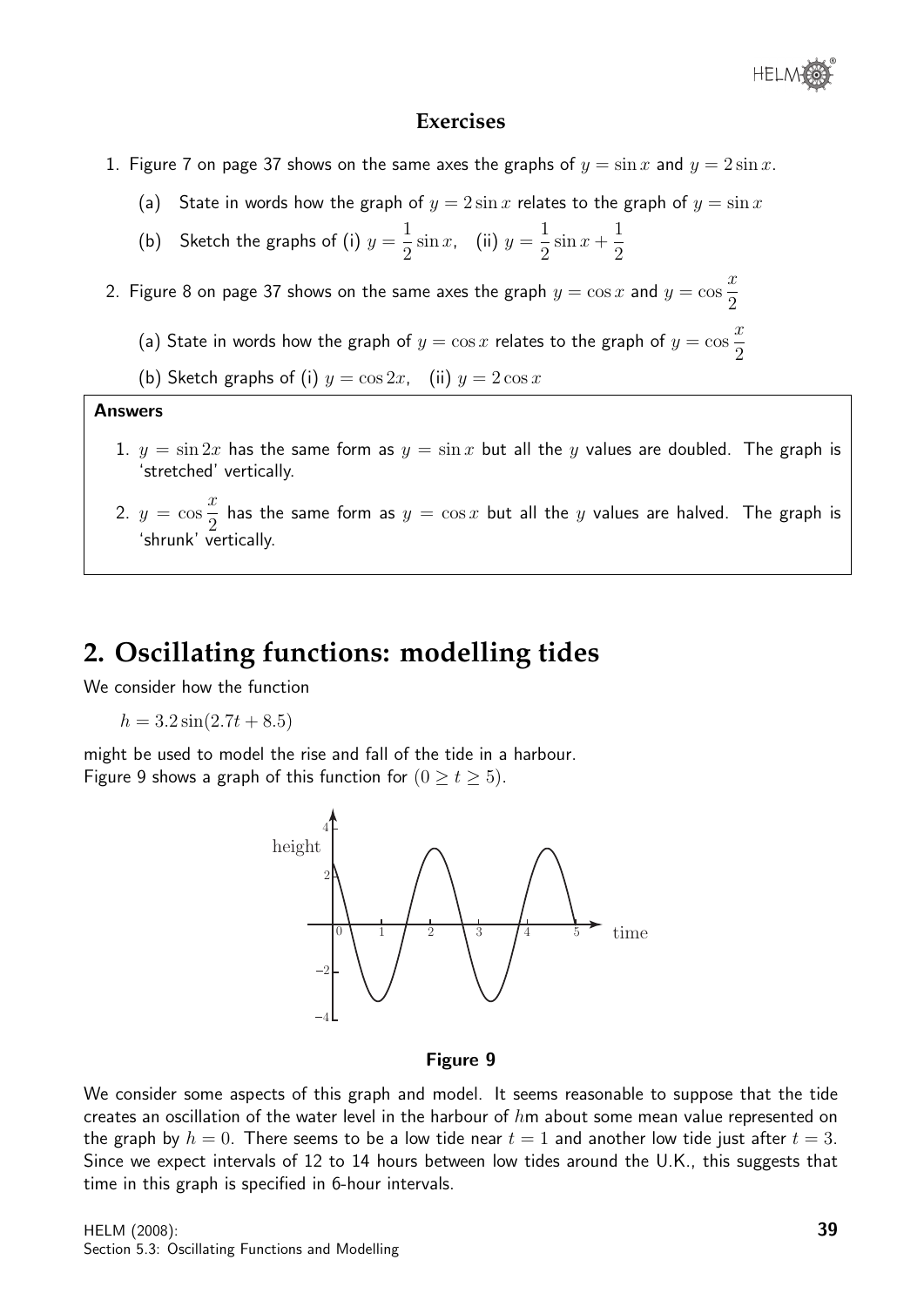

#### Your solution

#### Answer

The amplitude of the change in water level in the harbour is 3.2 m. The period of the function is given by  $2\pi/2.7 = 2.3271$  between successive high tides or successive low tides. This corresponds to  $2.3271\times6$  hours = 13.96 hours between high tides. The frequency of the function is  $2.7/2\pi = 0.4297$ .

The peak levels of the graph correspond to times when the sine function has the value 1. The lowest points correspond to times when the sine function is  $-1$ . At these times the arguments of the sine function (i.e. 2.7t + 8.5) are an odd number of  $\pi/2$  starting at  $3\pi/2$  for the first low tide.

So far all of this may be deduced from the general form  $y = a\sin(bx)$  and from the modelling context. However there is an additional term in the function being considered here. This is a constant 8.5 within the sine function. When  $t = 0$  the presence of this constant means that the intercept on the height axis is  $3.2\sin(8.5) = 2.56$ , implying that the water level is 2.56 m above the mean value at the start of timing. The constant 8.5 has displaced the sine curve sideways. This constant is known as the phase of the function. Phase is measured in radians as it is an angle.

As remarked earlier, at  $t = 0$ , this function has the value  $3.2 \sin(8.5)$ . Since  $\sin(8.5) = \sin(8.5 2\pi$ )  $\approx$  sin(2.2168), we can replace the constant 8.5 by 2.2168 without altering the values on the graph. This means that the function

 $h = 3.2 \sin(2.74t + 2.2168)$ 

does just as well as the original function in representing the tidal variation in the harbour. We now rewrite this latest form of the function, representing the variation of water level in the harbour, so that time is measured in hours rather than in six-hourly invervals. The effect of changing the units of time to hours from 6 hours is to decrease the coefficient of t in the sine function by a factor of 6, so that the new function is



Figure 10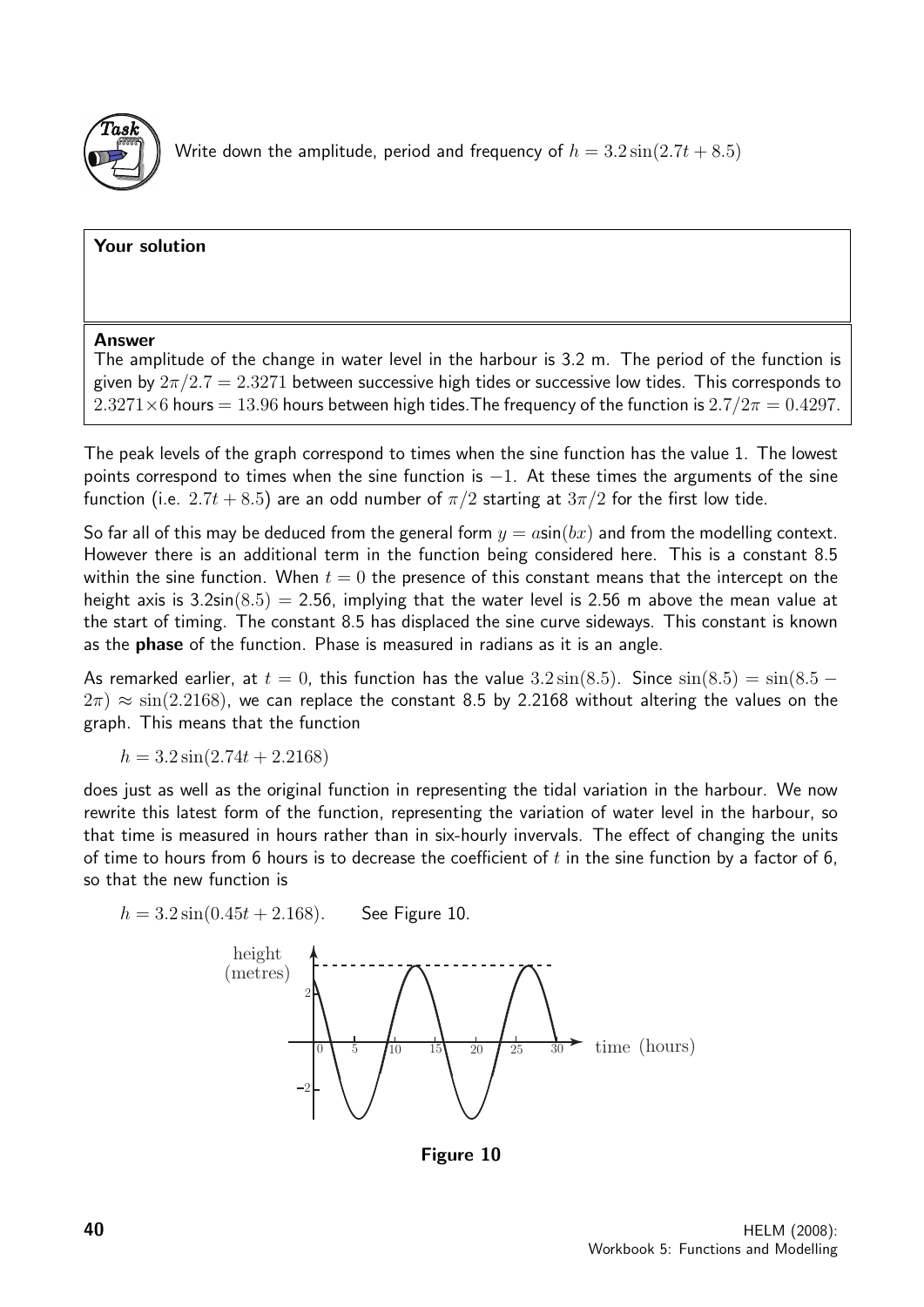

We can use the latest form of the function to calculate the time of the first low tide assuming that  $t = 0$  corresponds to midnight.

At the first low tide,  $h = -3.2$  and  $\sin(0.45t + 2.2168) = -1$ , Using the fact that  $\sin(\frac{3\pi}{2})$ 2  $) = -1$ , we have  $0.45t + 2.2168 = 3\pi/2$ , giving  $t = 5.5458 = 5.55$  to 2 d.p.

so the first low tide is at 5:30 a.m.



For the above tide modelling situation, assume that  $t = 0$  corresponds to midnight. Calculate

- (a) the time of the first high tide after midnight
- (b) the times either side of midnight at which the water is at its mean level.

#### Your solution

#### Answer

(a) At the first high tide,  $h = 3.2$  and  $\sin(0.45t + 2.2168) = 1$ , so  $0.45t + 2.2168 = 5\pi/2$  giving  $t = 12.5271$  so the first high tide is at half past midday

(b) When the water level is at the mean value,

 $\sin(0.45t + 2.2168) = 0.$ 

At the mean level before midnight, using the fact that  $sin(0) = 0$  we have

 $0.45t = -2.2168$  so  $t = -4.9262 = -4.93$  to 2 d.p.

So this mean level occurs nearly 5 hours before midnight, i.e. about 7 p.m. the previous day. The next mean level will occur one period, or 13.963 hours, later, at approximately 9 a.m.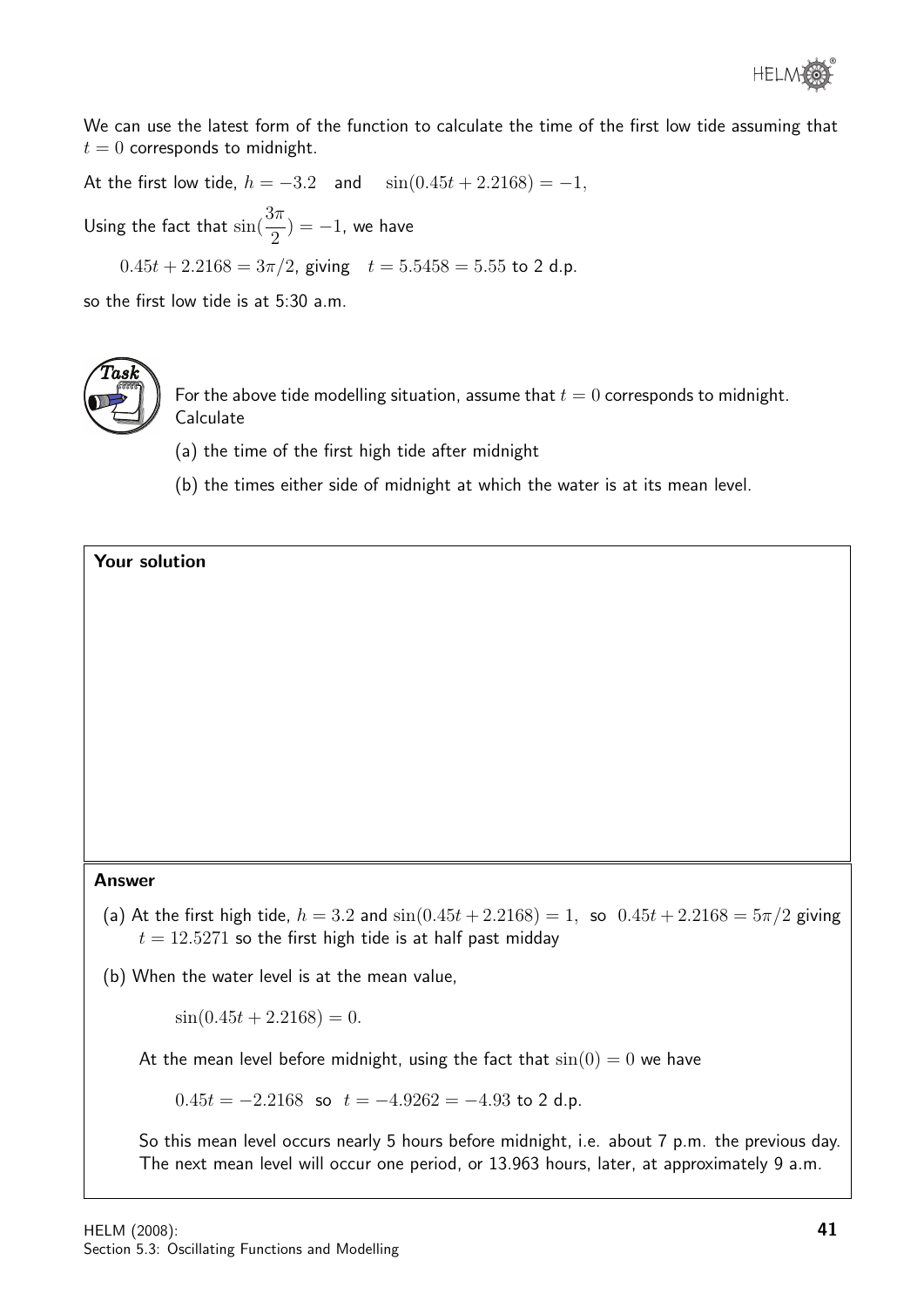There are various rules connected with sine and cosine functions that can be summarised at this point.

- (1) Placing a multiplier before  $\sin x$  or  $\cos x$  (e.g.  $2 \sin x$ ) changes the amplitude without changing the period.
- (2) Placing a multiplier before x in sin x or  $\cos x$ , (e.g.  $\sin 3x$ ), changes the period or frequency without changing the amplitude.
- (3) As with any function, the addition of a constant (e.g.  $4 + \sin x$ ) raises or lowers the whole graph of the sine or cosine function. It alters the mean value without changing the amplitude.
- (4) Changing the sign within a cosine function has no effect, (e.g.  $cos(-x) = cos x$ ).
- (5) Changing the sign within a sine function changes the sign of the function, (e.g.  $\sin(-x) =$  $-\sin x$ ).
- (6) Placing a constant or altering the constant b in  $sin(ax + b)$  or  $cos(ax + b)$  changes the phase and shifts the sine or cosine function along the  $x$ -axis.



- (a) Write down the amplitude and period of  $y = sin(3x)$
- (b) Write down the amplitude and frequency of  $y = 3\sin(2x)$
- (c) Write down the amplitude, period and frequency of  $y = a \sin(bx)$
- (d) Write down the amplitude, period, frequency and phase of

 $y = 4 \sin(2x + 7)$ .

(e) Write down an equivalent expression to that in (d) but with the phase less than  $2\pi$ .



Answer (a) amplitude  $= 1$  period  $= 2\pi/3$ (b) amplitude  $= 3$  frequency  $=$ 2  $2\pi$ = 1  $\pi$ (c) amplitude  $=a$  period  $=2\pi/b$  frequency  $= b/2\pi$ (d) amplitude  $= 4$  period  $=$  $2\pi$ 2  $=\pi$  frequency  $=$ 1  $\pi$  $phase = 7$ (e)  $y = 4\sin(2x + 7 - 2\pi) = 4\sin(2x + 0.7168)$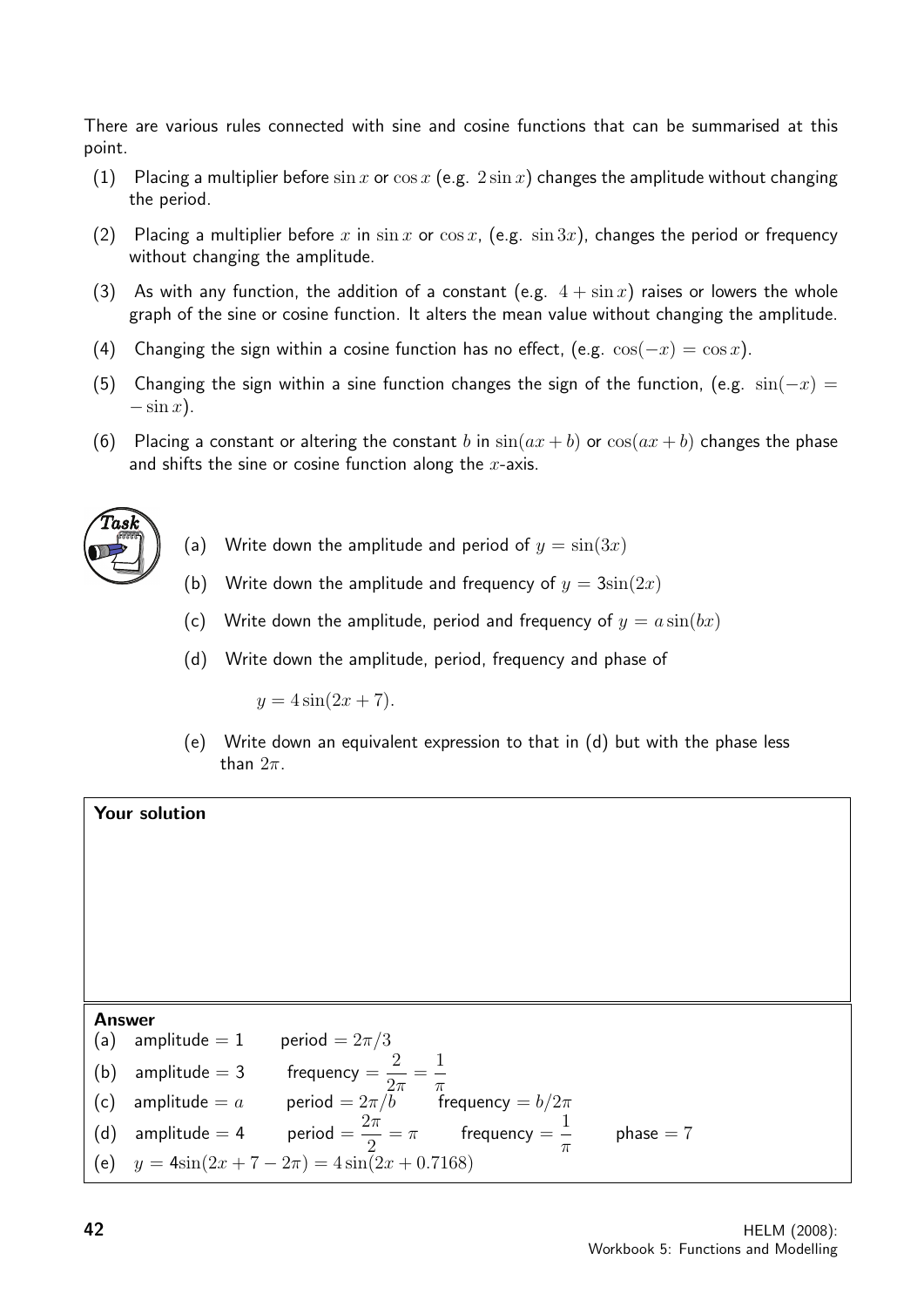



Write down a function relating water level  $(L \, \text{m})$  in a harbour to time  $(T \, \text{hours})$ , starting when the level is equal to the mean level of 5 m, that has an amplitude of 2 m and has a period of twelve hours.

| Your solution                                                                                                                                                                 |
|-------------------------------------------------------------------------------------------------------------------------------------------------------------------------------|
|                                                                                                                                                                               |
| <b>Answer</b>                                                                                                                                                                 |
| In the general form $y=a\sin(bx+c)+d$ , the phase $c=0$ , the period $\frac{2\pi}{b}=12$ , so $b=\frac{\pi}{6}$ the $\frac{1}{2}$<br>amplitude $a=2$ , the mean value $d=5$ . |
| $L = 2 \sin(\frac{\pi}{6}T) + 5$ $(T \ge 0)$                                                                                                                                  |



6

The diagram shows a graph of a typical variation of the depth  $(d$  metres) of water in a particular harbour with time  $(t$  hours) as the depth changes with the tide.



(a) Find a suitable equation for the curve in the diagram:

### Your solution